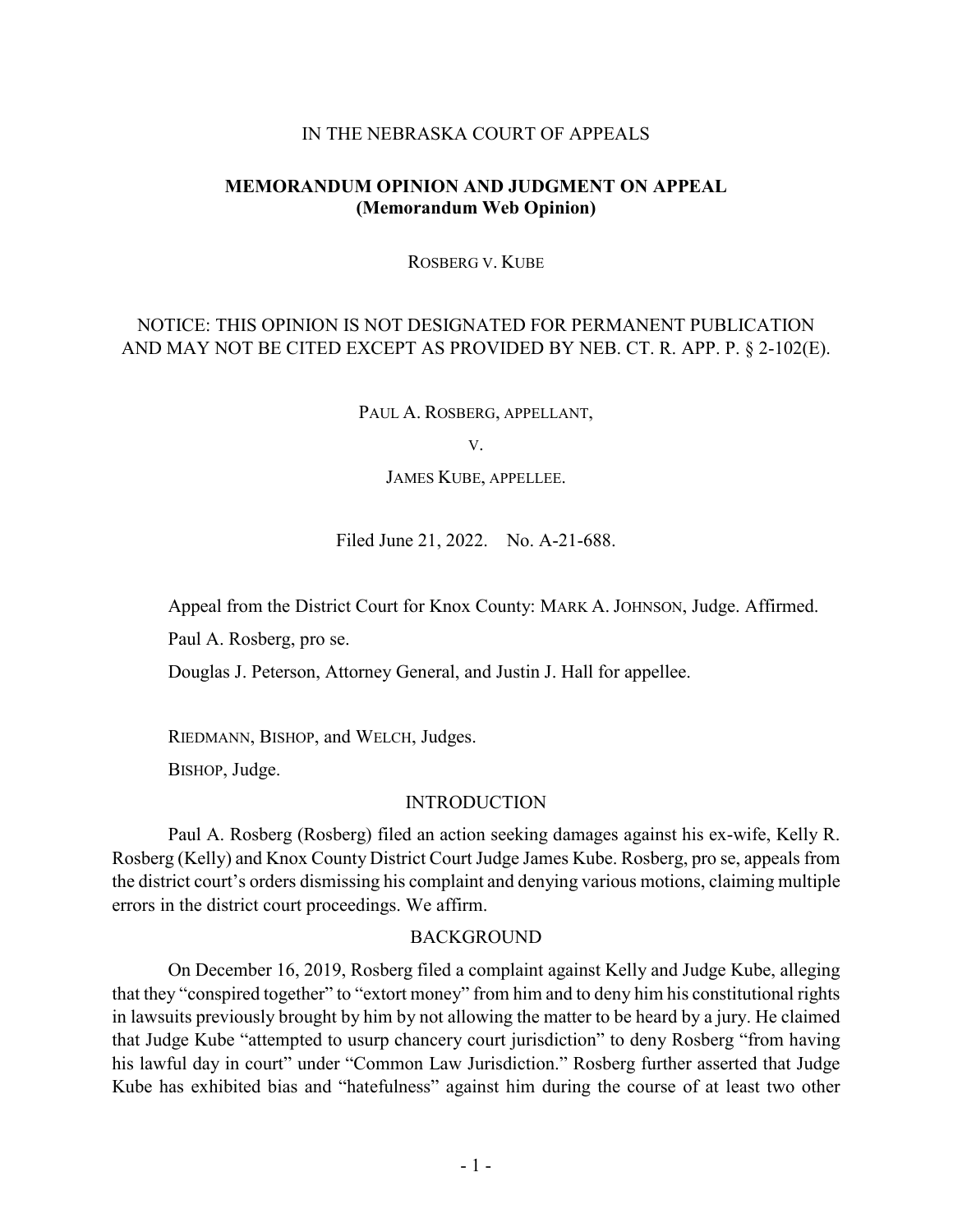proceedings as referenced in his attached exhibits "A" and "B." The attachments to his complaint are orders from previous lawsuits heard in Knox County District Court by Judge Kube in case Nos. CI 18-16 (appealed in case No. A-19-888) and CI 18-17 (appealed in case No. A-19-889). We will address specific provisions in those orders later in this opinion. Rosberg also alleged in his complaint that "Kelly and Kube discuss her crap together and conspire against me and its [sic] no wonder Kube continues to aid and give comfort to her and is working with Kelly against me." Rosberg requested \$500,000 from each defendant.

On April 15, 2020, the district court entered an "Order for Stay" due to Rosberg's bankruptcy proceedings then pending in the U.S. Bankruptcy Court for the District of Nebraska, continuing this case to a future date. Documents were later filed reflecting the bankruptcy court's dismissal of bankruptcy petitions filed by Rosberg in 2020 and 2021.

On May 17, 2021, Judge Kube filed a "Motion to Dismiss and for Sanctions," requesting that the district court dismiss Rosberg's complaint for lack of subject matter jurisdiction and failure to state a claim. Judge Kube also requested that the court order sanctions in the form of a "reasonable attorney fee" pursuant to Neb. Rev. Stat. § 25-284(6) (Reissue 2016), claiming that Rosberg "knew or reasonably should have known [his complaint] was frivolous when he filed and served it."

On June 24, 2021, Rosberg filed a "Precapee" requesting that the clerk of the Knox County District Court "convene . . . 12 jurors to hear the issues in this case." The next day, Rosberg filed a "Motion Asking This Common Law Court for Permission to Amend Complaint Adding Additional Defendants"; however, without waiting for permission to do so, on June 29, Rosberg proceeded with filing an amended complaint. In it, he again named Kelly and Judge Kube as defendants, and he added as new defendants, Knox County District Court Judge Mark Johnson, who was presiding over the present case, as well as Attorney General Douglas J. Peterson and Assistant Attorney General Stephanie Caldwell, who were representing Judge Kube in the present case.

A hearing was held on Judge Kube's motion to dismiss on June 29, 2021. At that time, Judge Kube's attorney argued that "Rosberg has yet again filed another what we deem to be a frivolous lawsuit against a judicial officer." It was argued that the case should be dismissed based on the doctrine of "absolute judicial immunity." Sanctions were requested based on the complaint being frivolous. Rosberg argued that the district court did not have jurisdiction because he filed his complaint "within the district court of common law jurisdiction" and not "in the chancery court." He contended this entitled him to a trial by jury. The court stated from the bench that the actions alleged against Judge Kube relate to his rendering of decisions in other cases and that he was therefore "immune from suit." Judge Kube's attorney argued for reasonable attorney fees as sanctions for the frivolous pleading filed by Rosberg. The court informed the parties that "a fair reading of the complaint is that it is frivolous," in that Rosberg "would clearly know or reasonably should have known that his action against Judge Kube was frivolous and made in bad faith and has been filed as a vexatious action."

On June 30, 2021, the district court entered an order consistent with its verbal findings from the bench the day before. The order dismissed Rosberg's complaint against Judge Kube. (We note here that court records indicate that service of summons was never successfully accomplished on Kelly; accordingly, the action against her was dismissed by operation of law. See Neb. Rev.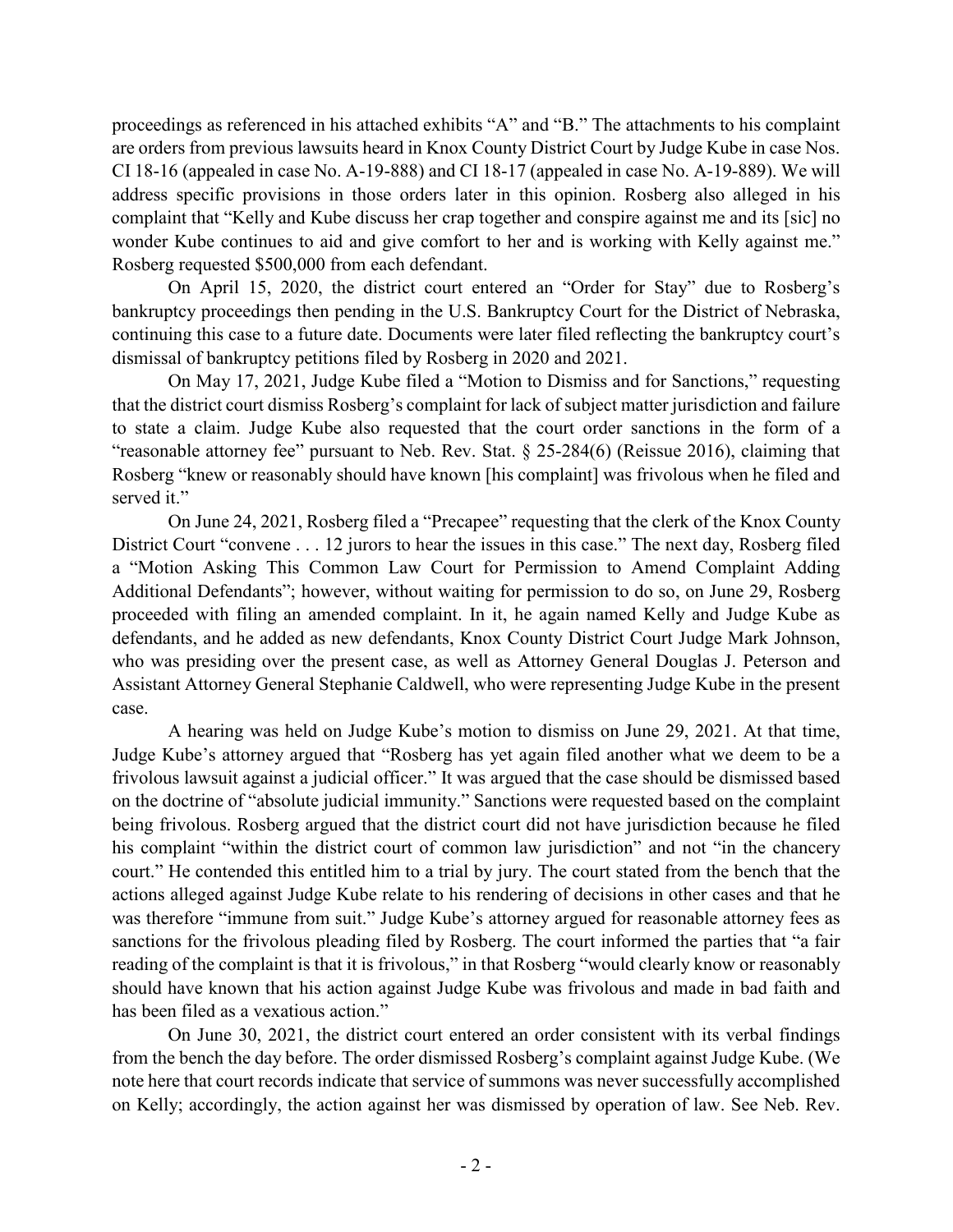Stat. § 25-217 (Cum. Supp. 2020) (action dismissed by operation of law as to any defendant not properly served within timeframes specified in statute)). The court scheduled the case for further hearing on an appropriate amount for the fee, as well as to take up Rosberg's motion to amend his complaint.

Rosberg filed a motion to reconsider on July 7, 2021, requesting that the district court void the order dismissing his complaint and to have this matter heard by a jury.

On July 14, 2021, the district court, on its own motion, entered an order quashing Rosberg's amended complaint and quashing the service of summons that had been made upon the newly added defendants. The court held that Rosberg failed to follow Neb. Ct. R. § 6-1115(a) (rev. 2014) by filing an amended complaint without leave of court or written consent of the adverse parties. The court further ordered Rosberg to appear and show cause "why he should not be found in contempt of Court for failing to abide by rules of pleadings and causing service upon persons without authority being first obtained by this Court." The matter was scheduled for further hearing.

On July 26, 2021, Rosberg filed a motion for reconsideration regarding the July 14 order. That same day, Rosberg also filed a motion requesting that Judge Johnson recuse himself from this matter for violating Rosberg's state and federal rights. A remote hearing was held via Zoom, with the district court taking up the issue of sanctions in the form of reasonable attorney fees, its own order to show cause, Rosberg's motions to reconsider the court's June 30 and July 14 orders, and Rosberg's motion to recuse. At that time, Rosberg argued that Judge Kube "damaged" him, suggesting that Judge Kube and Kelly talked to each other and "[t]hen several months later they had their horse and pony show and made it more difficult for [him] to see [his] kids." He claimed there was "a deal going on there," "unlawful things that Kube did in which he didn't have judicial immunity."

The district court entered an order on July 27, 2021, awarding Judge Kube \$800 in attorney fees payable by Rosberg. The court further denied Rosberg's motions for reconsideration and motion to recuse. The court granted Rosberg's oral motion to have court-appointed counsel regarding the court's show cause order; counsel was appointed and a hearing on the court's show cause order was scheduled for hearing.

On August 24, 2021, Rosberg, through counsel, filed a "Demand for Jury Trial" in the district court requesting "trial by jury on the Order to Show Cause" entered by the district court on July 14. That same day, Rosberg, through counsel, filed a motion to continue "the trial" on the show cause order and also filed a motion for the district court "to recuse itself from the Order to Show Cause . . . for the reason [that] the Court initiated these proceedings and may be a necessary witness in these proceedings."

On August 25, 2021, Rosberg, pro se, filed a "Dismissal for Defendant, Kelly R. Rosberg," although as noted previously, that dismissal would have already occurred by operation of law. That same day, Rosberg, pro se, filed a notice of appeal, in which he appealed "each and ever[y] rediculas [sic] decision of Chancery Court Judge Johnson and every decision made in this case." In an order entered on September 1, 2021, the district court stayed all proceedings regarding the court's show cause order until disposition of the current appeal.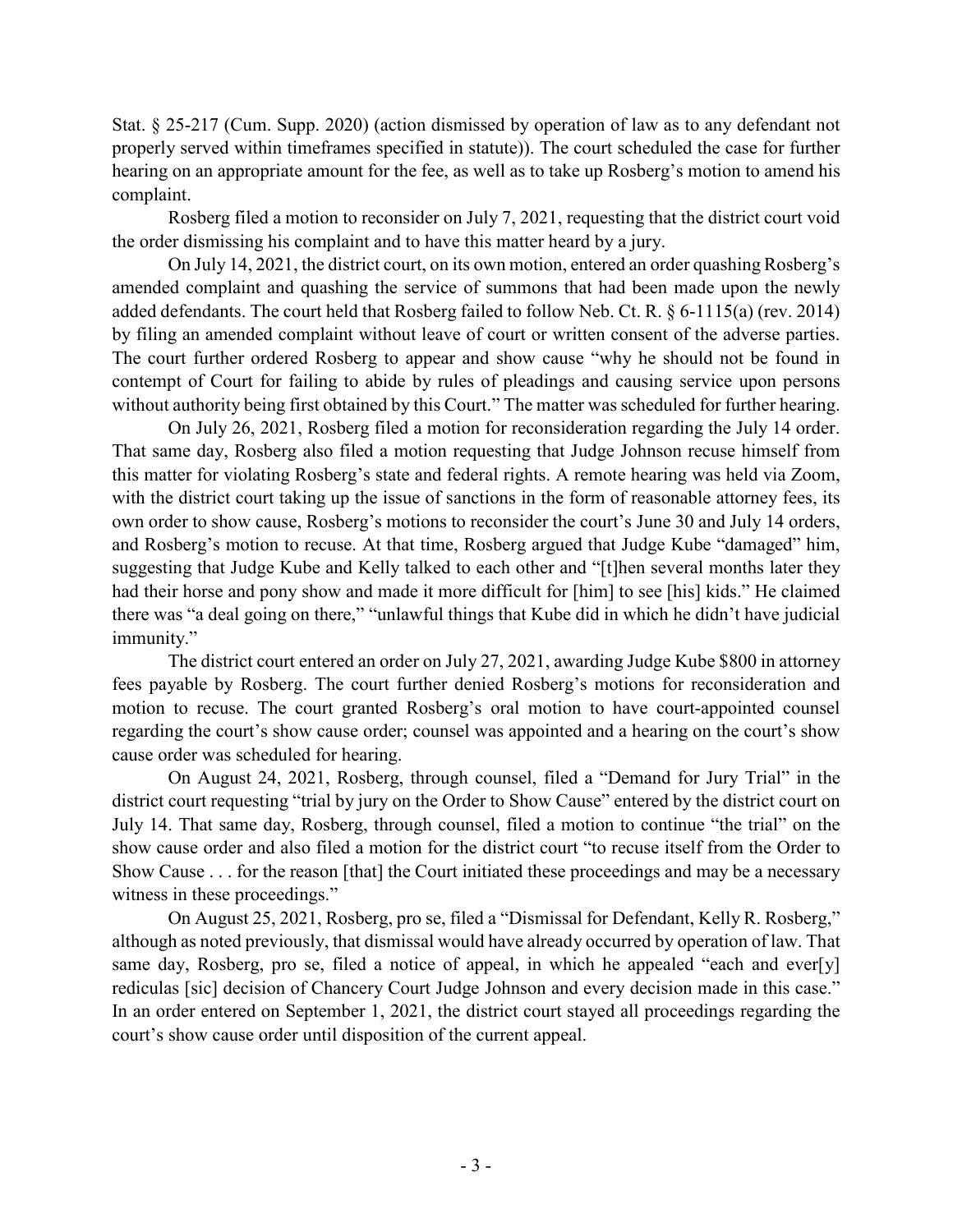### ASSIGNMENTS OF ERROR

Rosberg, pro se, assigns several errors on appeal. We note that Rosberg's brief does not comply with appellate court rules. Although he correctly includes an "Assignment of Error" section after his "Statement of the Case," Rosberg proceeds to set forth his arguments in this section rather than doing so later in a separate argument section of the brief. Depending on the particulars of each case, failure to comply with the mandates of Neb. Ct. R. § 2-109(D) (rev. 2021) may result in an appellate court waiving the error, proceeding on a plain error review only, or declining to conduct any review at all. *Great Northern Ins. Co. v. Transit Auth. Of Omaha*, 308 Neb. 916, 958 N.W.2d 378 (2021), *disapproved on other grounds*, *Clark v. Sargent Irr. Dist.*, 311 Neb. 123, 971 N.W.2d 298 (2022). Since Rosberg's brief provided sufficient argument to adequately apprise Judge Kube and this court of his underlying reasoning for his assigned errors, we proceed to review his allegations on appeal, as did Judge Kube in his brief.

Rosberg claims, reordered and restated, that the district court erred in (1) failing to recuse itself; (2) quashing Rosberg's amended complaint; (3) violating his constitutional rights by dismissing this action without a jury trial; (4) denying him due process of law; and (5) issuing sanctions against him in the form of attorney fees.

### STANDARD OF REVIEW

A motion requesting a judge to recuse himself or herself on the ground of bias or prejudice is addressed to the discretion of the judge, and an order overruling such a motion will be affirmed on appeal unless the record establishes bias or prejudice as a matter of law. *Tilson v. Tilson*, 307 Neb. 275, 948 N.W.2d 768 (2020).

Permission to amend a pleading is addressed to the discretion of the trial court, and an appellate court will not disturb the trial court's decision absent an abuse of discretion. *Midland Properties v. Wells Fargo*, 296 Neb. 407, 893 N.W.2d 460 (2017).

A district court's grant of a motion to dismiss on the pleadings is reviewed de novo, accepting the allegations in the complaint as true and drawing all reasonable inferences in favor of the nonmoving party. *Williams v. State*, 310 Neb. 588, 967 N.W.2d 677 (2021).

Whether the procedures given an individual comport with constitutional requirements for procedural due process presents a question of law, which we independently review. *In re Interest of Landon H.*, 287 Neb. 105, 841 N.W.2d 369 (2013).

On appeal, a trial court's decision allowing or disallowing attorney fees for frivolous or bad faith litigation will be upheld in the absence of an abuse of discretion. *Central Neb. Pub. Power Dist. v. North Platte NRD*, 280 Neb. 533, 788 N.W.2d 252 (2010).

### ANALYSIS

#### FAILURE TO RECUSE

Rosberg contends that the district court erred in failing to recuse itself from this case. He states that he has filed lawsuits against Judge Johnson "a number of times" and that Judge Johnson was entered as a "defendant in this case." Brief for appellant at 14.

A party alleging that a judge acted with bias or prejudice bears a heavy burden of overcoming the presumption of judicial impartiality. *Tilson v. Tilson, supra*. A party is said to have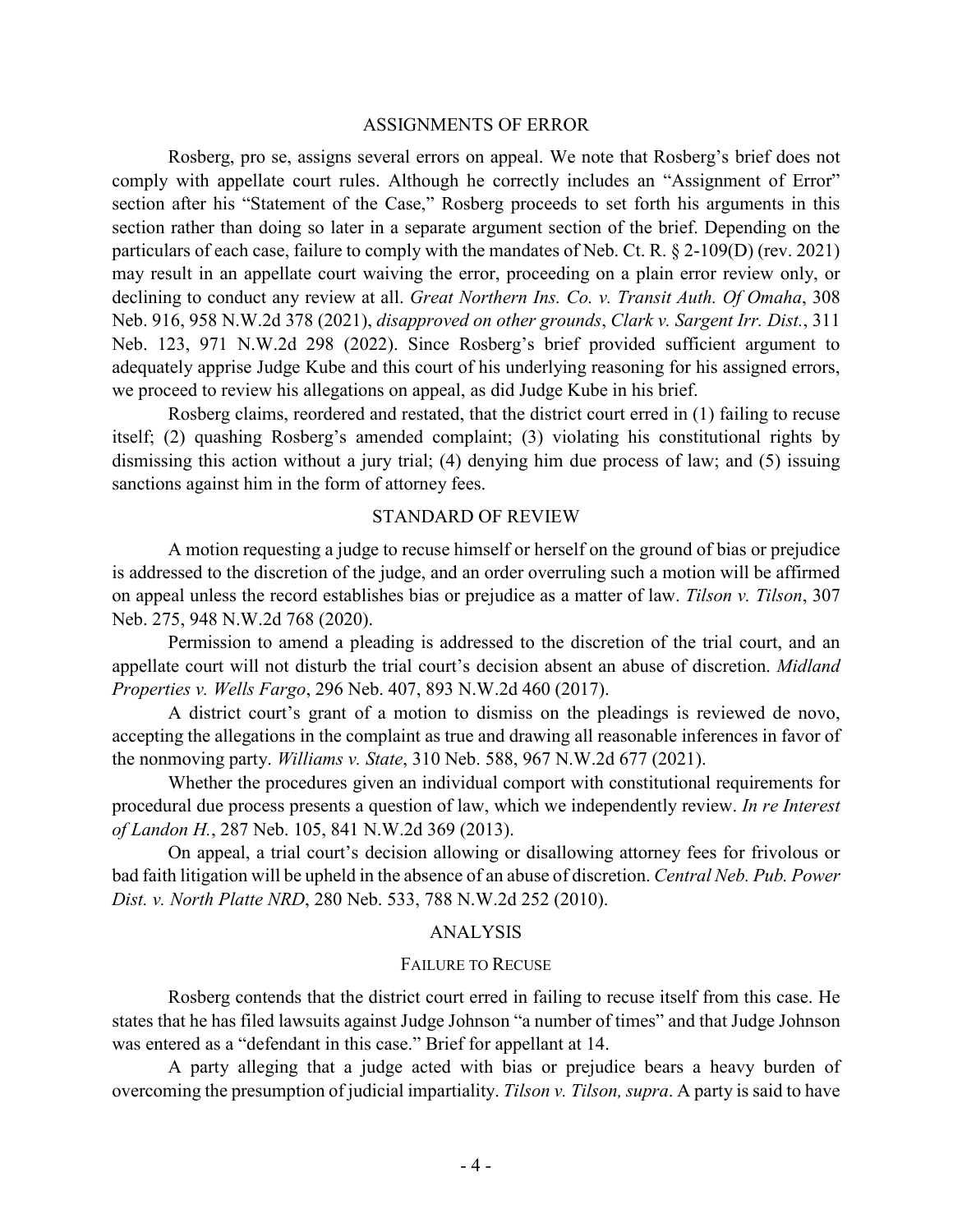waived his or her right to obtain a judge's disqualification when the alleged basis for the disqualification has been known to the party for some time, but the objection is raised well after the judge has participated in the proceedings. *Thompson v. Millard Pub. Sch. Dist. No. 17*, 302 Neb. 70, 921 N.W.2d 589 (2019). The issue of judicial disqualification is timely if submitted at the earliest practicable opportunity after the disqualifying facts are discovered. *Id.*

Having reviewed the record in this case, we find no error in the district court's denial of Rosberg's request for recusal. In the present matter, Rosberg failed to name Judge Johnson as a defendant in his initial complaint; he did not attempt to do so until over a year later in his amended complaint, and Rosberg filed the motion to recuse nearly a month after his amended complaint. To the extent that Rosberg alleges that his other lawsuits against Judge Johnson warranted recusal in this case, he has waived this argument due to his prior knowledge of any such lawsuits and his failure to seek Judge Johnson's disqualification in a timely fashion. Moreover, we find nothing in the record establishing any bias or prejudice as a matter of law. Accordingly, the court did not err in denying Rosberg's motion to recuse.

## QUASHING OF AMENDED COMPLAINT

Rosberg claims that the district court erroneously quashed his amended complaint due to his failure to abide by § 6-1115(a). He claims the rule is "so vague," it is "meaningless." Brief for appellant at 17. He argues that because he is a pro se litigant, the standards of pleading and corresponding rules governing pleadings should be relaxed in this case. He also asserts that "[i]t is ridiculous to make [a] claim that one has to follow some rules of the Supreme Court when the case was filed in the District Court of common law pursuant to Article 5, Section 9 of the Nebraska Constitution." *Id*.

# Section 6-1115(a) provides:

Amendments. A party may amend the party's pleading once as a matter of course before a responsive pleading is served or, if the pleading is one to which no responsive pleading is permitted, the party may amend it within 30 days after it is served. Otherwise, a party may amend the party's pleading only by leave of court or by written consent of the adverse party, and leave shall be freely given when justice so requires.

A district court's denial of leave to amend pleadings is appropriate only in those circumstances in which undue delay, bad faith on the part of the moving party, futility of the amendment, or unfair prejudice to the nonmoving party can be demonstrated. *Gonzales v. Union Pacific R.R. Co.*, 282 Neb. 47, 803 N.W.2d 424 (2011).

While Rosberg cites to federal authority concerning the relaxation of pleading standards for pro se litigants, the issue is not whether Rosberg's pleadings satisfy a particular standard. Rather, the issue is Rosberg's failure to await the district court's leave for him to file an amended complaint. Section 6-1115(a) is clear: once a responsive pleading is filed by the opposing party, the party seeking to amend his or her pleading must be granted leave of the trial court or the written consent of the opposing party before an amended pleading may be filed. In following the rules promulgated by the Nebraska Supreme Court, pro se litigants are held to the same standards as a litigant represented by counsel. See *Friedman v. Friedman*, 290 Neb. 973, 863 N.W.2d 153 (2015). In the present case, Judge Kube filed a motion to dismiss prior to Rosberg's amended complaint,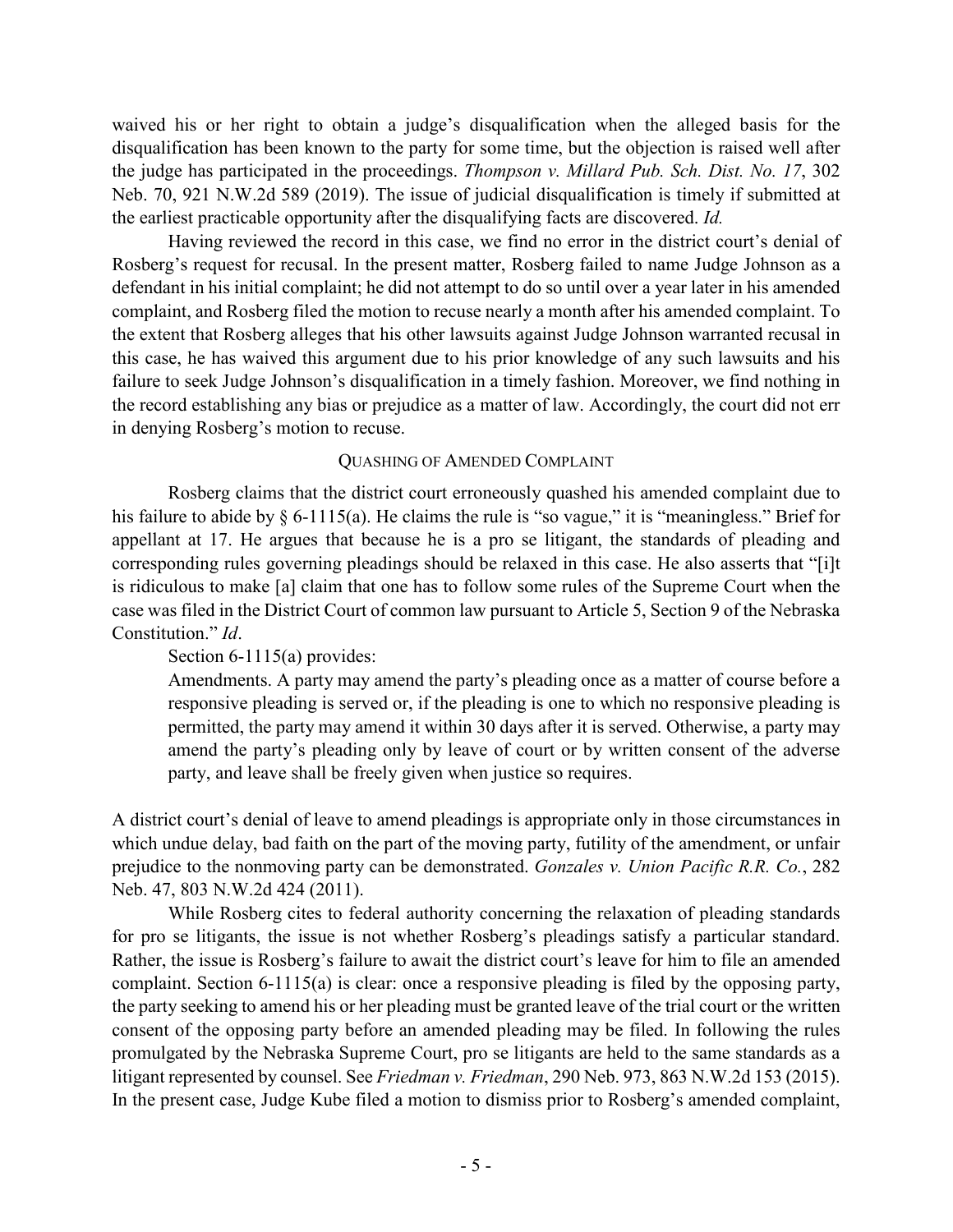and Rosberg was therefore required to receive either leave of the court or Judge Kube's written consent before filing his amended complaint. Rosberg was not denied access to open courts in this matter; he failed to abide by rules applicable to pro se and represented litigants alike. We accordingly find no abuse of discretion in the district court's order quashing Rosberg's amended complaint.

## DISMISSAL WITHOUT JURY TRIAL

Rosberg claims the district court erred in dismissing his complaint without a trial by jury. Rosberg relies on Neb. Const. art. V, § 9, which states, "The district courts shall have both chancery and common law jurisdiction, and such other jurisdiction as the Legislature may provide; and the judges thereof may admit persons charged with felony to a plea of guilty and pass such sentence as may be prescribed by law." He further argues that his right to a trial by jury is guaranteed by the Seventh Amendment to the U.S. Constitution ("[i]n Suits at common law, where the value in controversy shall exceed twenty dollars, the right of trial by jury shall be preserved") and Neb. Const. art. I, § 6 ("right of trial by jury shall remain inviolate"). However, a plaintiff's ability to get to the trial phase of an action necessarily requires surviving pretrial motions that may be raised by an opposing party.

In the present case, Judge Kube filed a motion to dismiss pursuant to Neb. Ct. R. Pldg.  $§ 6-1112(b)(1)$  ("lack of jurisdiction over the subject matter") and  $§ 6-1112(b)(6)$  ("pleading fails to state a claim upon which relief can be granted"). Whether a complaint fails to state a claim upon which relief may be granted is a question of law. See *In re Estate of Ryan*, 302 Neb. 821, 925 N.W.2d 336 (2019) ("A motion to dismiss for failure to state a claim tests the legal sufficiency of the complaint, not the claim's substantive merits."). The district court has authority to dismiss a complaint on its own motion where the complaint fails to state a claim. See *Harper v. Clarke*, 14 Neb. App. 649, 713 N.W.2d 502 (2006) (district court may dismiss complaint sua sponte for failure to state a claim without notice when it is patently obvious that plaintiff could not prevail based on the facts alleged in complaint). To prevail against a motion to dismiss for failure to state a claim, a plaintiff must allege sufficient facts to state a claim to relief that is plausible on its face. *Chaney v. Evnen*, 307 Neb. 512, 949 N.W.2d 761 (2020). When reviewing an order dismissing a complaint, an appellate court accepts as true all facts which are well pled and the proper and reasonable inferences of law and fact which may be drawn therefrom. *Id.*

Rosberg's complaint in this case is difficult to follow, but he appears to be claiming that Kelly and Judge Kube "conspired together" to "extort money" from him and conspired to deny him his right to a jury trial. Based on arguments he also made at a subsequent hearing, as set forth previously, Rosberg's accusations against Kelly and Judge Kube appear to stem from Rosberg's dissatisfaction with his divorce proceedings and other related cases. Rosberg's complaint alleges that Judge Kube exhibited bias and "hatefulness" against him during the course of at least two other proceedings in case Nos. CI 18-16 and CI 18-17, both filed in Knox County District Court. He bases these allegations on language used in orders entered by Judge Kube in those cases.

In case No. CI 18-16, after an evidentiary hearing, an order was entered dismissing Rosberg's complaint against Kelly with prejudice. In that order, Judge Kube pointed out that the complaint related to matters which arose during the parties' marriage and that the complaint's eight causes of actions had all been raised in prior cases and had been dismissed. The court specifically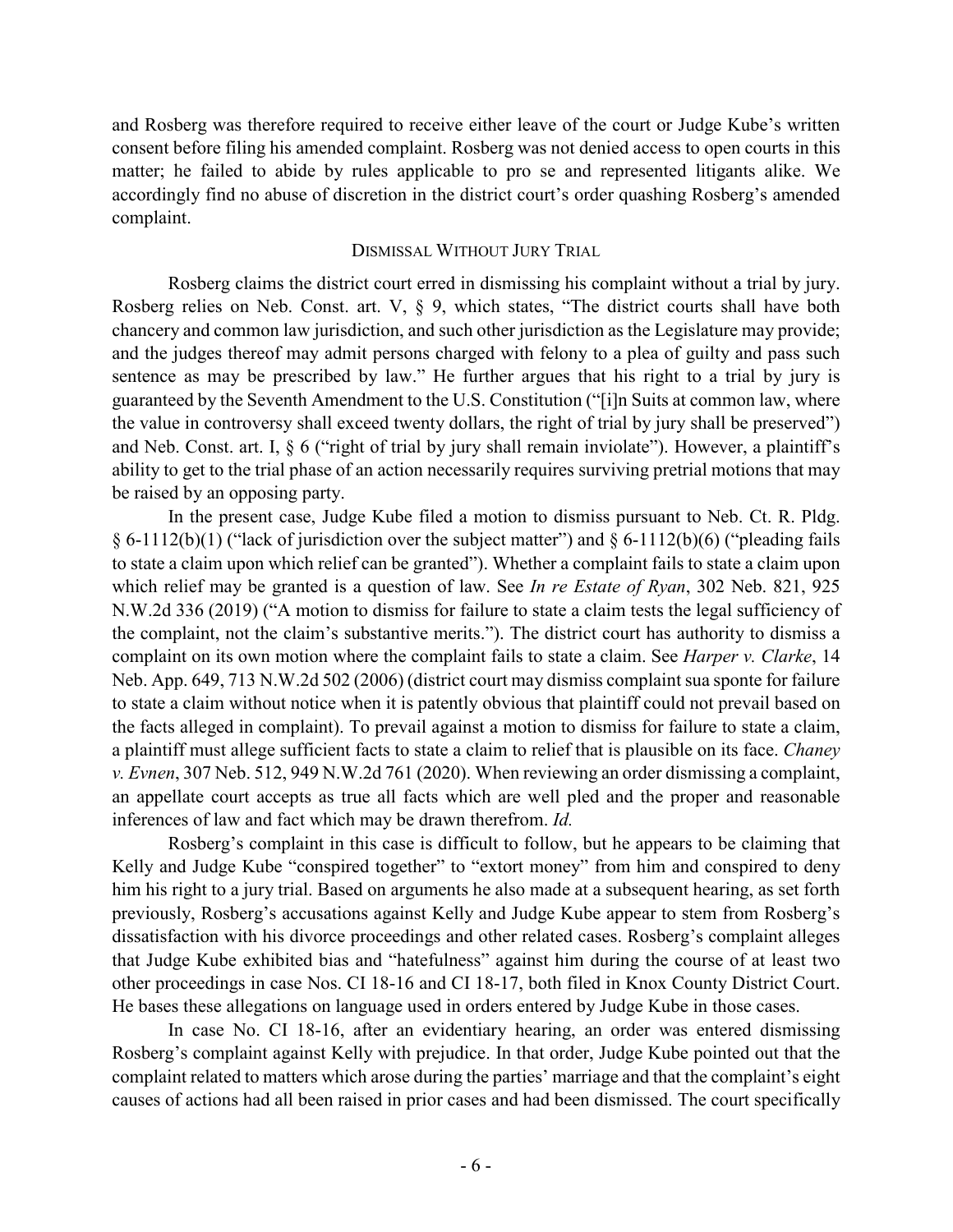found that the complaint was frivolous because it was "repetitious of past filings which were properly dismissed or were appealed and dismissed." Rosberg was "admonished" that any attempts "to litigate any causes of action addressed" by the district court in that case would "subject [Rosberg] to the contempt powers of" the district court.

In case No. CI 18-17, Rosberg sued a bank for allowing Kelly to transfer funds from one account to another. In February 2019, summary judgment was granted in favor of the bank and Rosberg's motion to recuse the judge was overruled. In overruling the motion to recuse, Rosberg directs us to language in the order where the court indicates that Rosberg "provides the same tired argument that he has made on many other occasions and many other cases. . . . [that] the chancery court judge has no jurisdiction to hear this case and that it must be heard by a jury." The order stated that Rosberg "is frustrated since no one seems to listen or agree with 'Professor Rosberg's' interpretation of constitutional law in this regard."

It is evident that the underlying basis for Rosberg's complaint in the present matter derives from his perception that Judge Kube was biased against him, as allegedly indicative in the language set forth above, and that Judge Kube potentially conspired with Kelly, all in an effort to deny Rosberg his right to a trial by jury. Rosberg appears to believe that a jury trial would have resulted in a better outcome for him in his various cases, and that Judge Kube allegedly acted outside his role as a judge in how he handled the cases before him. None of Rosberg's allegations, however, are sufficient to establish that Judge Kube acted outside his official functions and judicial capacity.

Nebraska case law provides that "except where a judge knowingly acts in the clear absence of all jurisdiction, the judge is immune from civil actions for damages arising out of acts performed in the course of the judge's official functions and judicial capacity." *Billups v. Troia*, 253 Neb. 295, 297, 570 N.W.2d 706, 707 (1997). Rosberg's allegations, including his reliance upon the language contained in the orders in case Nos. A-19-888 and A-19-889, do not demonstrate bias by Judge Kube, nor do they support any action outside the scope of his jurisdiction as a judge of the district court.

Accordingly, we conclude it was appropriate for Judge Johnson to dismiss Rosberg's complaint in the present matter for failing to state a claim for which relief may be granted. Since Rosberg's complaint failed to properly state a claim for relief, he had no right to a trial by jury.

## DENIAL OF DUE PROCESS

Rosberg contends that the district court "denied and prevented [him] from having due process and equal protection of the law." Brief for appellant at 16. No further argument for this error is provided in his brief. Arguments which essentially restate an appellant's assignment of error do not constitute the required argument in support of the assigned error. *Livingston v. Metropolitan Util. Dist.*, 269 Neb. 301, 692 N.W.2d 475 (2005). We accordingly decline to address this assigned error.

## **SANCTIONS**

Rosberg claims the district court erred in imposing sanctions in the form of attorney fees. He alleges that the court had "no right to impose sanctions . . . and make him pay attorney fees to the opposing attorney[] because that attorney [was] already getting paid by the State of Nebraska." Brief for appellant at 18. He further asserts that he cannot be sanctioned for the exercise of his